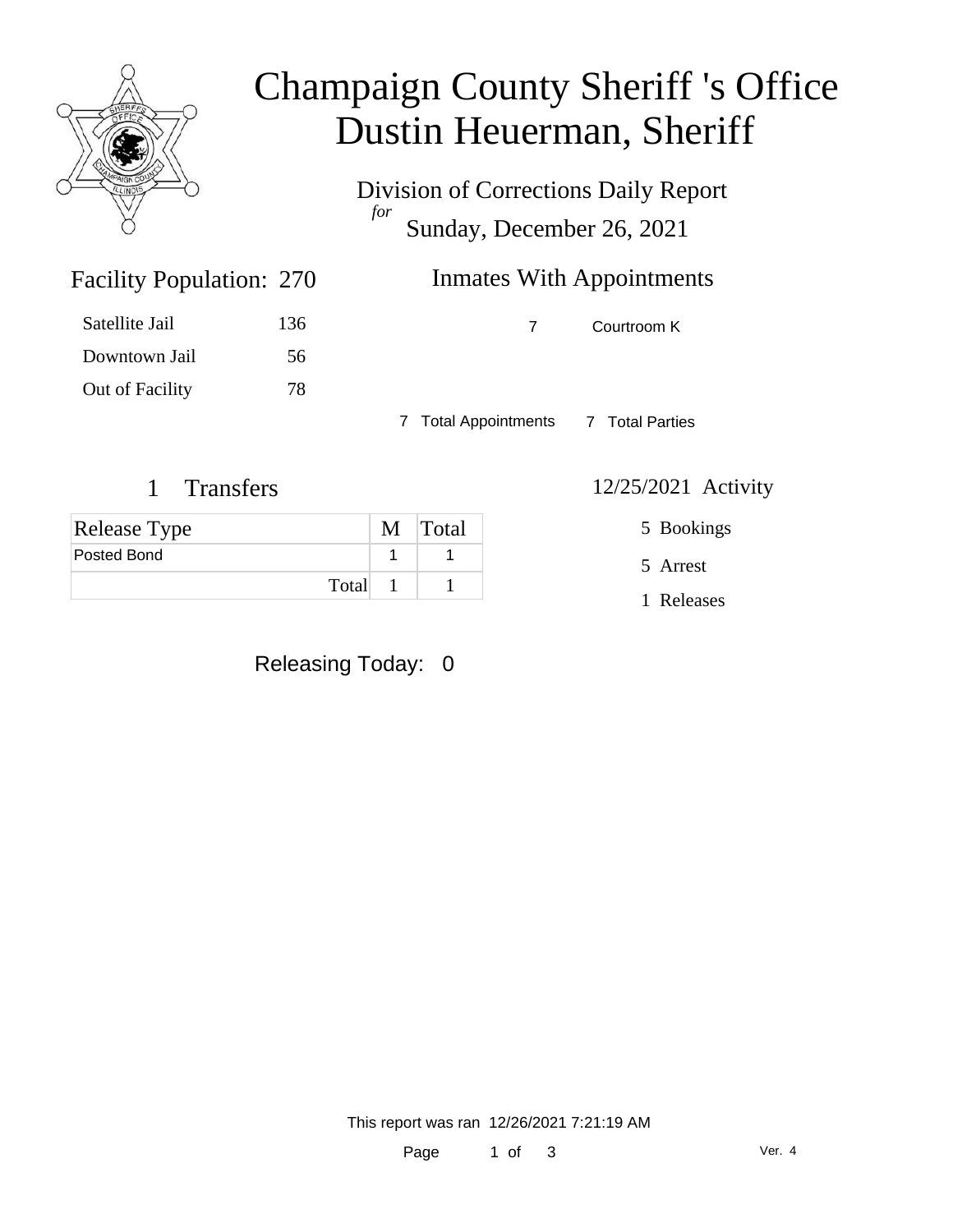

# Champaign County Sheriff 's Office Dustin Heuerman, Sheriff

Division of Corrections Daily Report *for* Sunday, December 26, 2021

#### Custody Status Count

- Electronic Home Dentention 17
	- Felony Arraignment 11
	- Felony Pre-Sentence 7
		- Felony Pre-Trial 203
	- Felony Pre-Trial DUI 3
	- Felony Sentenced CCSO 3
	- Felony Sentenced IDOC 10
		- Hold Other 2
	- Misdemeanor Arraignment 6
		- Misdemeanor Other 1
		- Misdemeanor Pre-Trial 1
- Misdemeanor Sentenced CCSO 2
	- Petition to Revoke 1
	- Remanded to DHS 2
	- Traffic Sentenced CCSO 1
		- Total 270

This report was ran 12/26/2021 7:21:19 AM